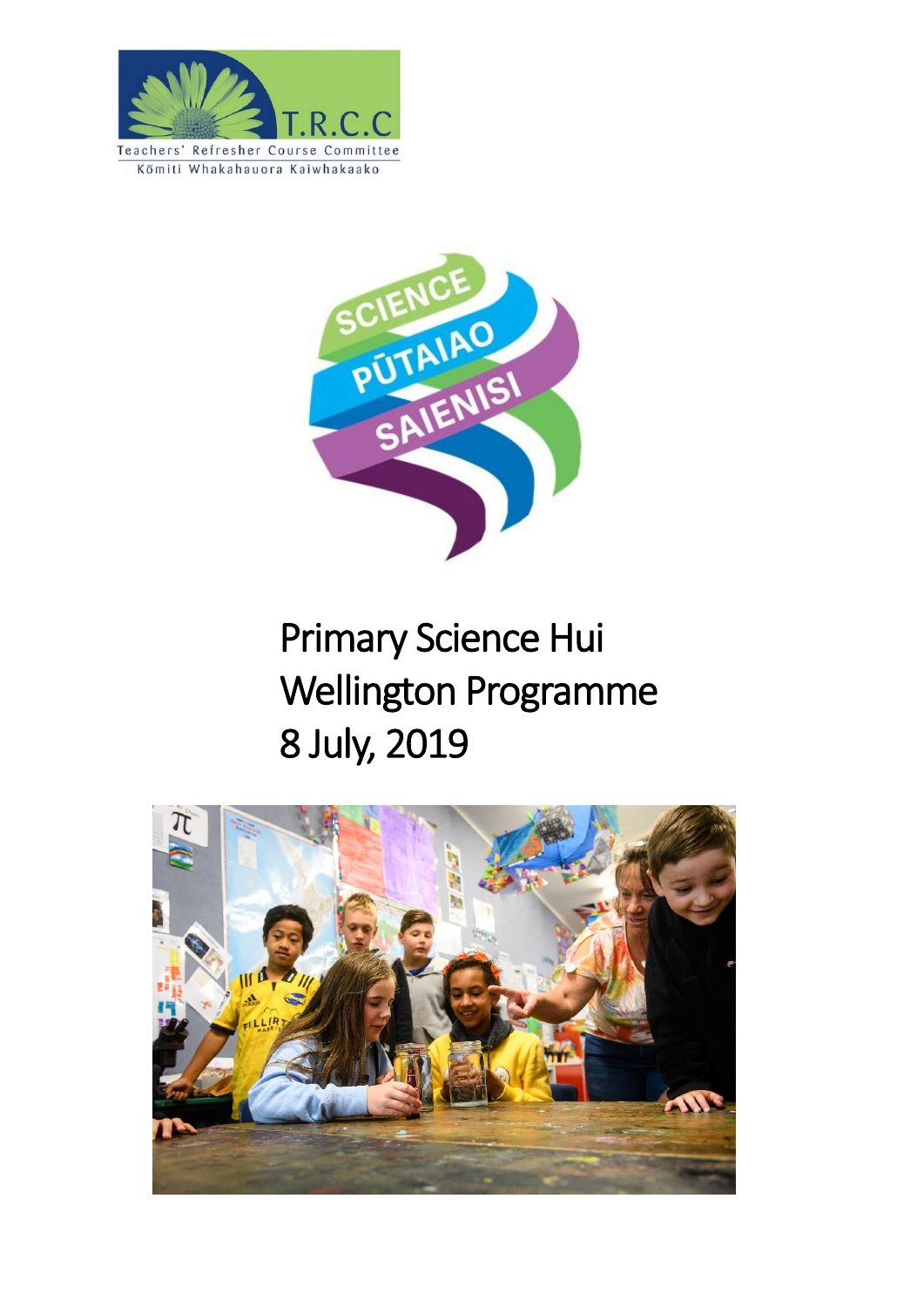| 8:15  | Coffee from 8:15                                                                                     |                                                                 |                                                                                                       |                                                                                                                       |                                                                                     |                                                      |
|-------|------------------------------------------------------------------------------------------------------|-----------------------------------------------------------------|-------------------------------------------------------------------------------------------------------|-----------------------------------------------------------------------------------------------------------------------|-------------------------------------------------------------------------------------|------------------------------------------------------|
| 9:00  | Welcome/Introductions                                                                                |                                                                 |                                                                                                       |                                                                                                                       |                                                                                     |                                                      |
| 9:30  | <b>Anne Ryan</b>                                                                                     | <b>Dianne Christenson</b>                                       | <b>Gill Stewart</b>                                                                                   | Dr Victoria Metcalf<br>with Sarah Morgan<br>and Andy Crowe                                                            | <b>Andrea Soanes</b>                                                                | <b>Sandy Robbins and</b><br>Cathie Johnson           |
|       | House of Science                                                                                     | Koraunui School                                                 | Enviroschools te<br>Upoko o te Ika a<br>Māui                                                          | Participatory<br>Science Platform                                                                                     | Science Learning<br>Hub                                                             | New Zealand<br>Council of<br>Educational<br>Research |
|       | Hands on Science -<br>an inspired pathway<br>to developing<br>integrated studies in<br>the classroom | <b>Improving Literacy</b><br>through Science<br><b>Teaching</b> | <b>Connecting students</b><br>to their places -<br>Citizen Science<br>opportunities and<br>resources. | Value Add: the<br>benefits of co-design<br>and curriculum<br>integration in a<br>collaborative STEM<br>teaching model | Developing science<br>pedagogy to<br>encourage critical<br>and creative<br>thinking | <b>Exploring the</b><br>language of science          |
| 10:45 |                                                                                                      |                                                                 |                                                                                                       | Morning Tea                                                                                                           |                                                                                     |                                                      |
| 11:15 | <b>Steven Sexton</b>                                                                                 | <b>Carol Brieseman</b>                                          | Dr. Dayle Anderson                                                                                    | <b>Ben Laybourn</b>                                                                                                   | <b>Jenn Corbitt</b>                                                                 | <b>Steve Hathaway</b>                                |
|       | University of Otago<br>College of Education                                                          | Hampton Hill School                                             | Victoria University<br>of Wellington                                                                  | Evaluation<br>Associates Ltd                                                                                          | Science Teacher<br>Leadership<br>Programme                                          | Young Ocean<br>Explorers                             |
|       | Curriculum and<br>Practice                                                                           | <b>Integrating Science</b><br>with Literacy and<br>Maths        | Citizen scientists in<br>the classroom:<br>developing<br>capabilities through<br>online opportunities | Science in a world of<br>learning; Practical<br>hands on<br>exploration of<br><b>Nature of Science</b>                | How to improve<br>science teaching at<br>your school                                | Love our Ocean                                       |
| 12:30 | Show and Tell/PopUps                                                                                 |                                                                 |                                                                                                       |                                                                                                                       |                                                                                     |                                                      |
| 12:45 | Lunch                                                                                                |                                                                 |                                                                                                       |                                                                                                                       |                                                                                     |                                                      |
| 2:00  | <b>Steven Sexton</b>                                                                                 | <b>Dianne Christenson</b>                                       | <b>Gill Stewart</b>                                                                                   | Dr Victoria Metcalf<br>with Dr Sarah<br><b>Morgan and Andy</b><br>Crowe                                               | <b>Andrea Soanes</b>                                                                | <b>Sandy Robbins and</b><br>Cathie Johnson           |
|       | University of Otago<br>College of Education                                                          | Koraunui School                                                 | Enviroschools te<br>Upoko o te Ika a<br>Māui                                                          | Participatory<br>Science Platform                                                                                     | Science Learning<br>Hub                                                             | New Zealand<br>Council of<br>Educational<br>Research |
|       | Curriculum and<br>Practice                                                                           | <b>Improving Literacy</b><br>through Science<br><b>Teaching</b> | <b>Connecting students</b><br>to their places -<br>Citizen Science<br>opportunities and<br>resources. | Value Add: the<br>benefits of co-design<br>and curriculum<br>integration in a<br>collaborative STEM<br>teaching model | Developing science<br>pedagogy to<br>encourage critical<br>and creative<br>thinking | <b>Exploring the</b><br>language of science          |
| 3:15  | <b>Anne Ryan</b>                                                                                     | <b>Carol Brieseman</b>                                          | Dr. Dayle Anderson                                                                                    | <b>Ben Laybourn</b>                                                                                                   | <b>Jenn Corbitt</b>                                                                 | <b>Steve Hathaway</b>                                |
|       | House of Science                                                                                     | Hampton Hill School                                             | Victoria University<br>of Wellington                                                                  | Evaluation<br>Associates Ltd                                                                                          | Science Teacher<br>Leadership<br>Programme                                          | Young Ocean<br>Explorers                             |
|       | Hands on Science -<br>an inspired pathway<br>to developing<br>integrated studies in<br>the classroom | <b>Integrating Science</b><br>with Literacy and<br>Maths        | Citizen scientists in<br>the classroom:<br>developing<br>capabilities through<br>online opportunities | Science in a world of<br>learning; Practical<br>hands on<br>exploration of<br><b>Nature of Science</b>                | How to improve<br>science teaching at<br>your school                                | Love our Ocean                                       |
| 4:30  | Round Up/ Farwell                                                                                    |                                                                 |                                                                                                       |                                                                                                                       |                                                                                     |                                                      |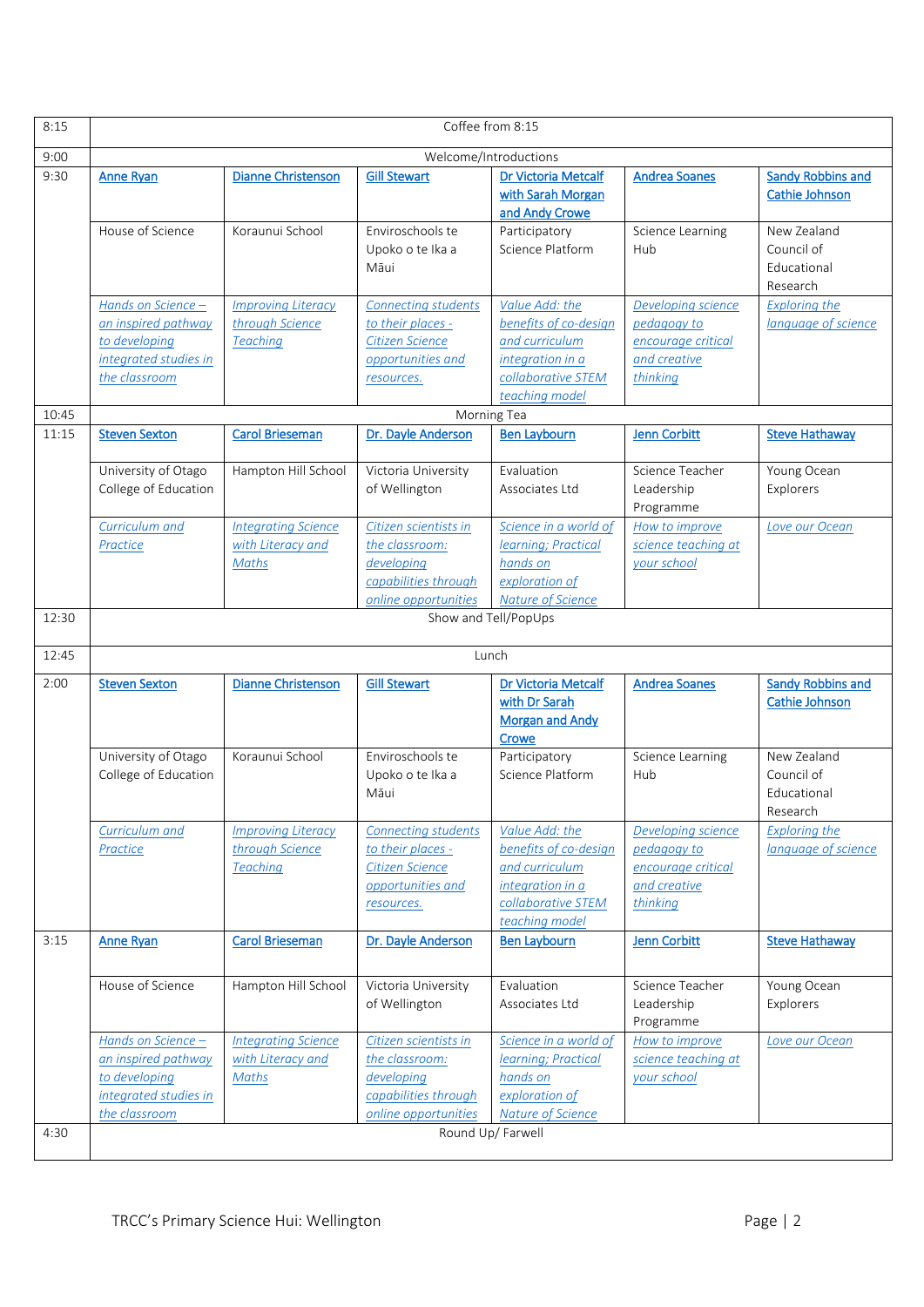# <span id="page-2-1"></span>Dayle Anderson

<span id="page-2-3"></span>*Citizen scientists in the classroom: developing capabilities through online opportunities Online Citizen Science is a type of participatory science where interested people use the internet in some way to contribute to a science investigation. It can be a wonderful way for primary students to assist scientists with a real science project and at the same time develop their science capabilities and understanding of what science is like. In this workshop you will hear insights from teachers involved in our study who used Online Citizen Science projects such as Planet Hunters and The Plastic Tide with their primary classes. We will introduce you to a resource on the Science Learning Hub about using Online Citizen Science. You will have time to explore and use the resource, look for an online citizen science project(s) relevant to your programme, and consider some ways to use it productively for science learning with your primary students. You will need to bring your own device with internet capability.*

Dr Dayle Anderson is a senior lecturer in teacher education at Victoria University of Wellington. She is an experienced researcher in the field of primary science education with a number of international publications. Dayle worked for eight years as a scientist, but moved into primary teaching after becoming involved in her children's education. She worked as a deputy principal in a primary school before becoming involved in initial teacher education. Dayle's research projects include a collaboration with the School of Information Science at Victoria, funded by the Teaching and Learning Research Initiative investigating the use of online citizen science projects in primary classrooms. A second project funded by the Victoria University of Wellington Research Fund is developing a model for the integration of science and literacy to support English second language learners.

# <span id="page-2-0"></span>Carol Brieseman

## <span id="page-2-2"></span>*Integrating Science with Literacy and Maths*

*Let's get hands on and look at ways you can use Science activities in the classroom, integrating them with Literacy and Maths. Find out ways to engage the reluctant writer as well as boost your own confidence in teaching Science.*

*You'll come away with ideas how to build on students' curiosity as well as practical ways to develop Science Capabilities while covering the Literacy and Maths progressions. Time to reignite (or ignite!) your passion for Science!*

Carol Brieseman has been teaching for over 25 years. At present she is a Primary Teacher at Hampton Hill School, Tawa Wellington. In 2012 Carol won a Primary Teacher Science Fellowship and spent six amazing months at NIWA. While there, she worked alongside scientists and developed resources to use back in the classroom.

Carol is the lead teacher in Science at Hampton Hill School. She is also on both the Regional and National Primary Science Committees helping organise National Primary Science Week. Carol was also awarded a Primary Science Teachers Fellowship Alumni Award in 2014 in recognition of her work in enhancing science education both locally at Hampton Hill School and on a national basis. For Carol, Science is a subject that she just can't help being passionate about. That passion is something that can be contagious with the kids (and colleagues) she works with. Carol was awarded the 2018 Prime Ministers Science Teacher prize.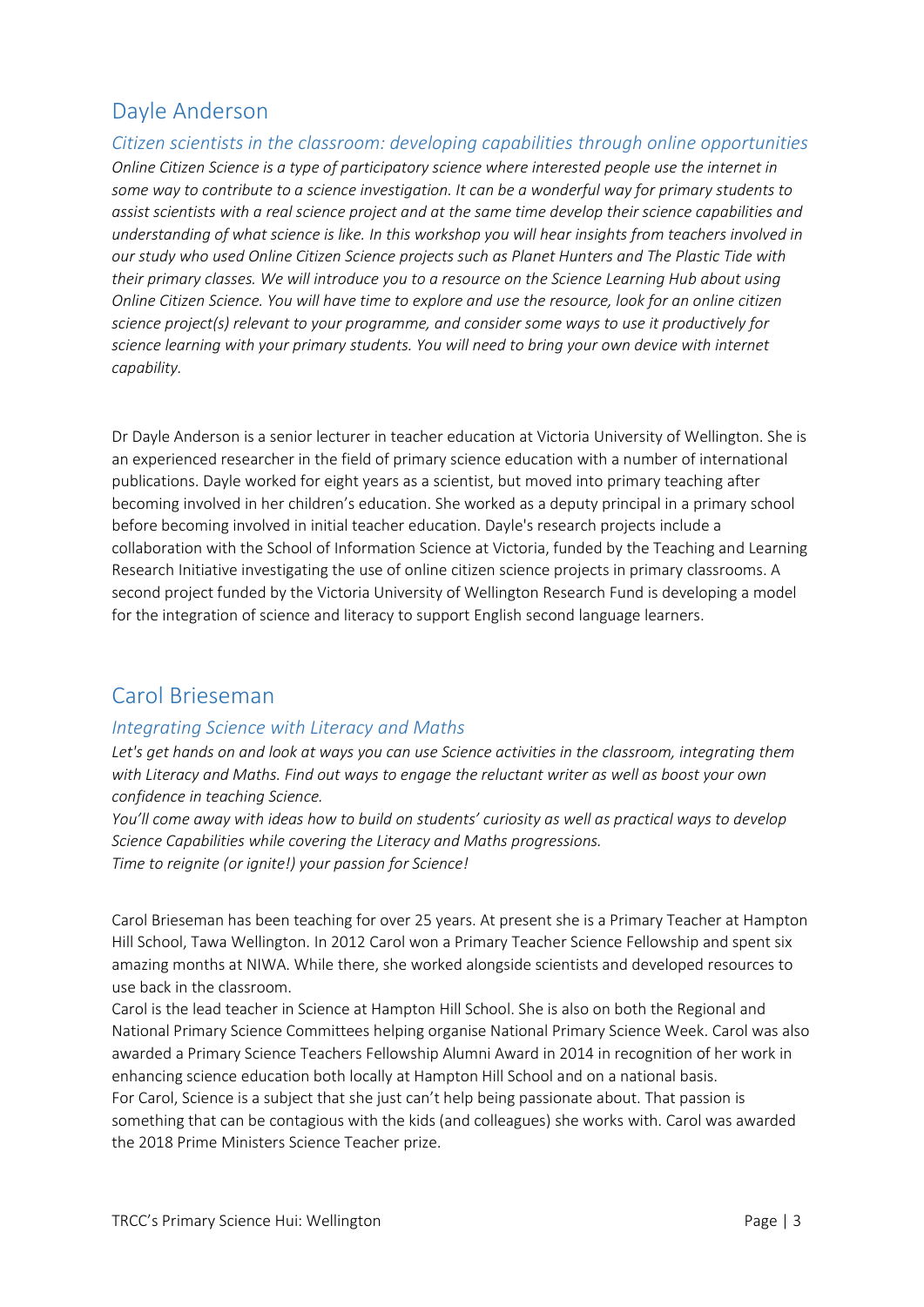# <span id="page-3-0"></span>Dianne Christenson

## <span id="page-3-1"></span>*Improving Literacy through Science Teaching*

*Participants will participate in a Lesson Study style lesson where the focus is on developing oral language, team work and scientific understanding.*

Dianne Christenson has recently returned from participating in a Fulbright Distinguished Awards in Teaching programme at Syracuse University in New York. While there she investigated methods to promote writing through science teaching. Dianne was awarded the 2017 Prime Ministers Science Teacher prize.

# <span id="page-3-2"></span>Jenn Corbitt

## <span id="page-3-4"></span>*How to improve science teaching at your school*

*This workshop explores the Science Teaching Leadership Programme and how it has improved students' science engagement and achievement in schools. Participant teachers will share their stories of success.*

Jenn Corbitt is one of the coordinators of the Science Teaching Leadership Programme. She has a wide range of experience in education from the classroom to policy development.

## <span id="page-3-3"></span>Steve Hathaway

#### <span id="page-3-5"></span>*Young Ocean Explorers*

*Steve Hathaway will deliver an exciting and interactive professional development workshop for teachers. Teachers come away with the ability to confidently use the Young Ocean Explorers resource within their classroom. This will include viewing content and how it ties in with the curriculum, how to log in and use the existing assignments, creating their own assignments for their class and how to log their class into the website and navigate the assignments you have created for them. Teachers will come away from the session with an assignment created for their class ready to go!*

Steve Hathaway, underwater cameraman and creator or Young Ocean Explorers, and his daughter Riley Hathaway, will introduce you to the underwater world of New Zealand. Steve's compelling footage and stories are all centred around the Young Ocean Explorers website from which you can confidently teach ecology, the environment, the living world, habitats and endangered species. Steve started filming professionally in 2008, his footage has appeared on BBC, Discovery TV, National Geographic and TVNZ, in numerous award-winning documentaries such as Blue Planet 2 and Blackfish. Together, with Riley presenting, the Young Ocean Explorers website is captivating young people throughout New Zealand.

The Young Ocean Explorers website is a free resource designed for teachers to use to teach students about marine life and how to care for the ocean. The resource has 9 curriculum links across 5 subjects and provides teachers access to short videos, quizzes polls and assignments on marine animals, endangered species, the living world, ecology, sustainability and the environment. There is also ability for teachers to create their own assignments for their own classes.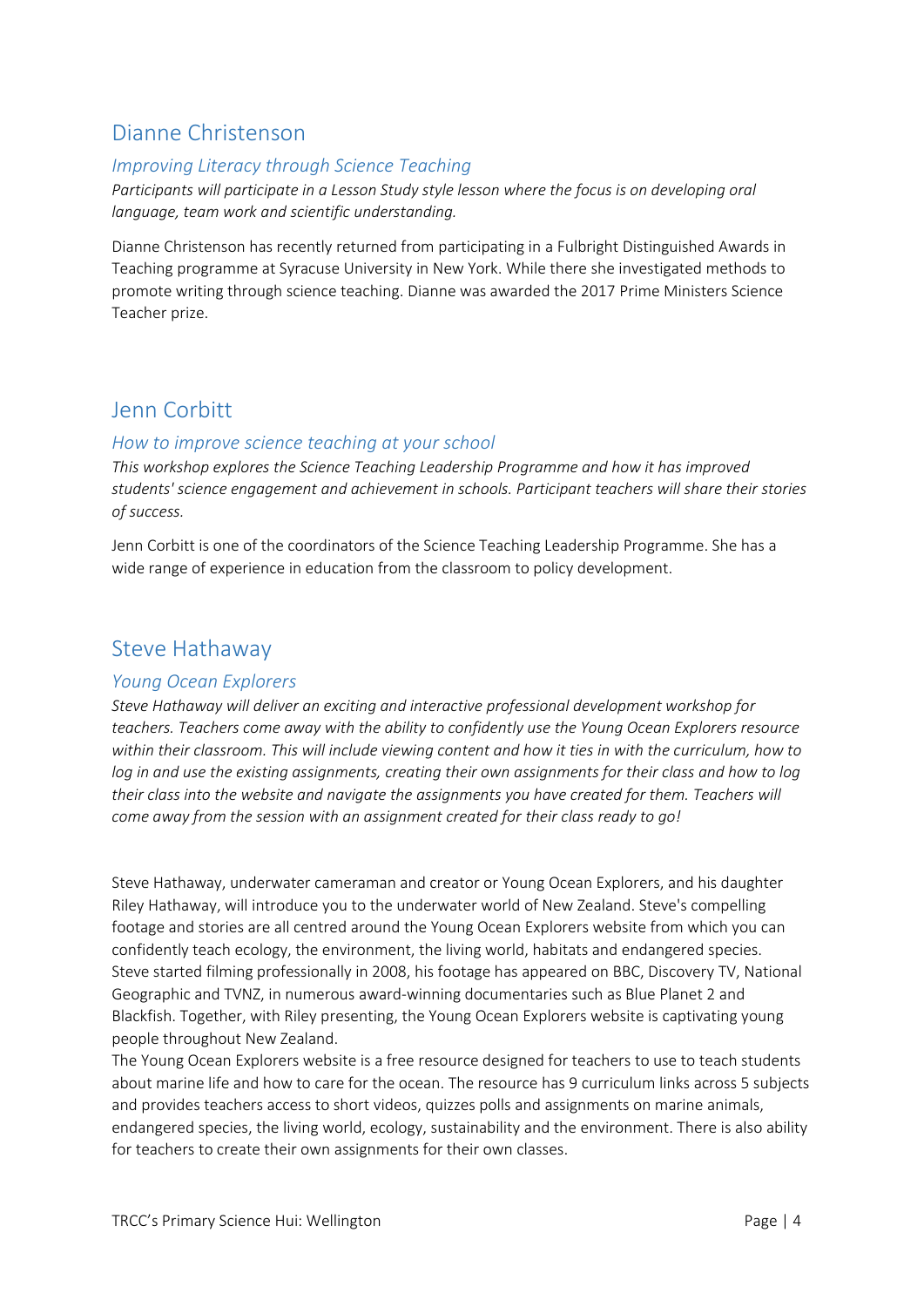# <span id="page-4-2"></span>Ben Laybourn

#### <span id="page-4-3"></span>*Science in a world of learning; Practical hands on exploration of Nature of Science*

*This workshop is designed to unpack the nature of science through a series of practical hands-on activities. These activities are designed to engage teachers in exploring the nature of science as an overarching strand of the science curriculum.*

*The theory of action that is foundational to improving science in NZ is: we need students to become better scientists by being scientists, not just knowing science knowledge, but thinking and acting like scientists in the learning they experience. This encompasses fostering curiosity, wonder and creativity and also building the ability to be focused on observation, investigation and logical thinking. This workshop will unpack this thinking and help teachers understand and design learning opportunities to meet student' needs in science and across the curriculum.*

Ben Laybourn facilitates science professional learning in schools. He believes that science is best learnt from doing and getting out there.

# <span id="page-4-0"></span>Victoria Metcalf, Sarah Morgan and Andy Crowe

## <span id="page-4-1"></span>*Value Add: the benefits of co-design and curriculum integration in a collaborative STEM teaching model*

*Running collaborative inquiry projects with researchers, business and industry from your community can have fantastic benefits for you and your students: role-modelling, topic expertise, career pathway awareness and the potential for resourcing support.* 

*Proposing collaborative teaching with community, research, business or industry partners requires an ability to recognise value-add on both sides of the equation. You know what you stand to gain from having a local biologist work directly with your students, but what are they gaining from the project? Being able to articulate this tangible benefit will allow you to pitch project ideas within your community with greater success.* 

*In this workshop we'll work with small groups to co-design an inquiry project focusing on a STEM problem or opportunity in your community, identify local academics or industry professionals who can assist you in an external expert role, and brainstorm value-add on both sides to better pitch and run the project when you go back to your classroom.*

*In addition, these kind of projects offer ways in which to integrate material across the curriculum. We'll explore how to achieve this, giving you the confidence to explore this within your school. This workshop is underpinned by knowledge and experience gained through 4 years of project trials in south Auckland, Taranaki and Otago via the Participatory Science Platform initiative under Curious Minds.*

Dr. Victoria Metcalf is a marine biologist and science communicator committed to making a difference. She has made many trips to the Antarctic, researching environmental change impacts on Antarctic fish and shellfish. Her role in the Office of the Prime Minister's Chief Science Advisor as National Coordinator of the Participatory Science Platform, whereby communities, educators and scientists receive funding to work together on locally meaningful projects, is rewarding and matches her passion for engaging the public with science. She has also been a steadfast advocate for diversity in STEM. She balances all of this with being a single mother to a busy, curious daughter, especially exploration of the world around them together on bike and foot, and in the water. You can find her on Twitter at @VicMetcalf\_NZ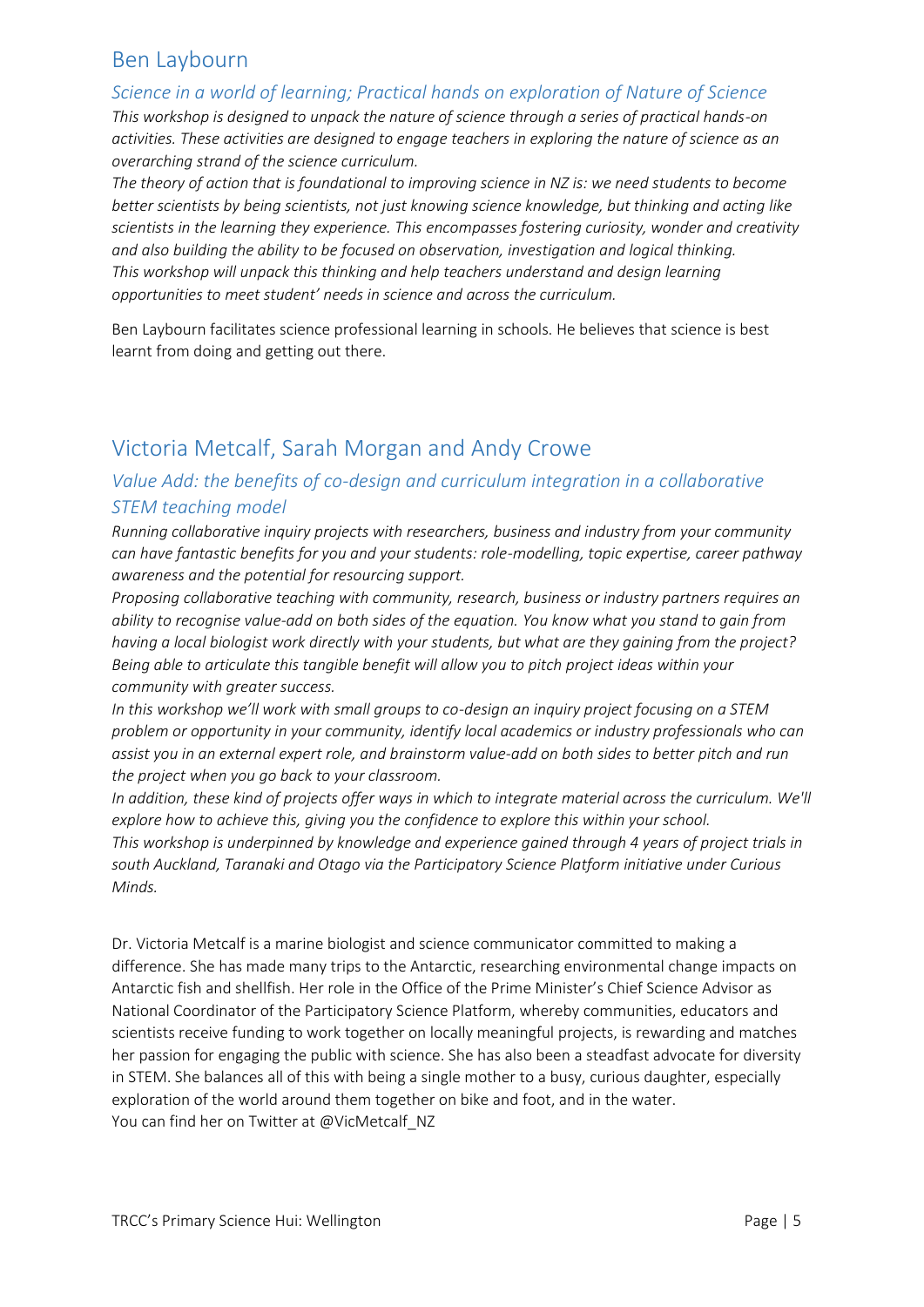Sarah Morgan runs the Participatory Science Platform for south Auckland, known locally as SouthSci, as part of the government's Curious Minds initiatives to engage New Zealanders with science and technology. COMET is an Auckland Council CCO and charitable trust which advocates for fairer, better education, skills and lifelong learning for Aucklanders. In her four years with COMET, Sarah has helped to establish 35 SouthSci projects across south Auckland involving more than 30 schools and reaching more than 800 young people from early childhood up. Sarah also helps schools across Auckland to design curriculum changes, to connect with STEM industry experts, and to consult around projectbased learning programmes. Her approach focuses on authentic, personal relationships and direct local action. Her somewhat eclectic background helps her to relate with both scientists and educators. Knowing the NZ Curriculum, and at what stage young people learn different topics, makes it easier for Sarah to talk about science at an understandable level. Sarah grew up in Ōhope, Taupō and Havelock North. She lived in Dunedin for nine years before moving to Auckland for a Research Fellowship in 2014. Sarah has a Bachelor of Science with Honours, and a PhD in Molecular Genetics (Otago), with a strong background in science communication. In 2017 Sarah completed her GradDipT (primary) from the University of Waikato. In 2018 she is working one day a week as a STEM projectbased learning coach for Ormiston Junior College in Flat Bush.

Andy Crowe is former founder of social enterprise Critical Design Ltd, which aimed to make manufacturing accessible to everyone. The design studio Andy has created is located inside decile 1 Wesley Intermediate School and has brought technology such as 3D design and printing, robotics and CNC (computer controlled) milling to the school's students and community. Andy connected with the Participatory Science Platform through running the Hangatanga Parahatiki project with students, which recycled waste plastic into furniture and other useful objects. Andy has also supported innovative initiatives in the education sector and continues to help teachers to think outside of the box to best prepare students for an unknown future. He has harnessed his experience to drive the Mustard Seed curriculum to provide timely and purposeful content for local entrepreneurs.

# <span id="page-5-0"></span>Sandy Robbins and Cathie Johnson

## <span id="page-5-1"></span>*Exploring the language of science*

*When learning is integrated there is a risk that the specific practices of different subjects will not be as evident as we would like them to be. In this workshop the NZCER science team will work with teachers to explore how describing and explaining in science are both similar and different to describing and explaining in other curriculum areas. We will draw on our recent work in developing different assessment tools: Junior StwE; ARB resources; and national monitoring (NMSSA) in science. Come along and explore how students responded to selected questions that illustrate the science practices we were looking for—and that many students seemed to be unware of. You will leave with some tips for explicit teaching of how to describe and explain 'like a scientist'.*

Sandy Robbins is a researcher and resource developer, and has also held a position at NZCER as a Support and Data analyst. Her areas of interest are in Science education and resource design. Before NZCER Sandy was a Secondary school science teacher and health promotion coordinator.

Cathie Johnson is an ex-principal with a breadth of knowledge of NZCER's assessment tools. She is available to support schools with their choice and use of any NZCER's assessments or surveys, and with assessment advice more broadly. She can also help you with analysis of achievement information and next steps. Cathie runs personalised professional development sessions based on the specific needs of a school or cluster.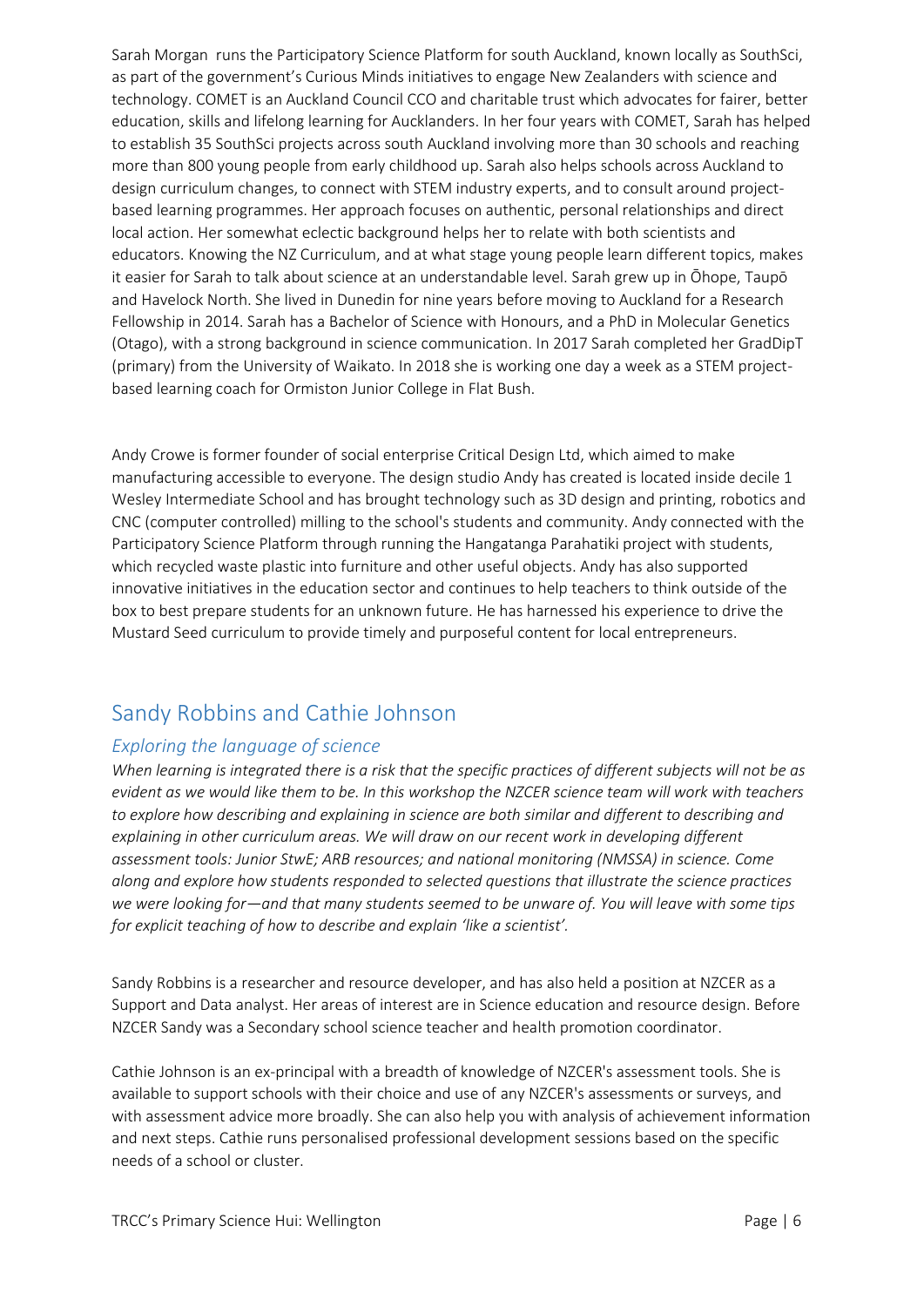# <span id="page-6-0"></span>Anne Ryan

## <span id="page-6-1"></span>*Hands on Science –an inspired pathway to developing integrated studies in the*

## *classroom*

*Having kids use hands on science activities where they can learn through trial and error inspires curiosity and creativity; it encourages critical thinking, collaboration and problem solving. It also poses questions that students want to know more about and thus presents opportunities to integrate a wide range of different subjects. This session will use hands on science activities as starters to follow the natural progression through to other curriculum areas such as maths, literacy, art, and social sciences.*

Dr Anne Ryan is Director of Hutt Science, a branch of the House of Science NZ that supports science and technology education. She has a background in secondary science teaching, and was Head of Science at Manawatu College in Foxton and St Peter's College in Palmerston North. She has also taught overseas at Cowes High School on the Isle of Wight and on returning to NZ, spent 4 years at Massey University as a tutor in the School of Psychology while undertaking doctoral studies. Anne also has experience teaching in primary schools and qualifications in Maori Studies and Bilingual Teaching

## <span id="page-6-3"></span><span id="page-6-2"></span>Steven Sexton

## <span id="page-6-4"></span>*Curriculum and Practice*

*Science is a way of investigating, understanding, and explaining our natural, physical world and the wider universe. It involves generating and testing ideas, gathering evidence – including by making observations, carrying our investigations and modelling, and communicating and debating with others – in order to develop scientific knowledge, understanding, and explanations" (Ministry of Education, 2007, p. 28). This workshop/presentation will unpack this curriculum statement through classroom practice using activities designed to support both teachers and students learning how to discover, share, and explore their world through science.*

Dr Steven Sexton is a primary teacher who now is currently the Primary Programmes Coordinator at the College of Education, University of Otago. He delivers in the areas of Science Education, Teaching in the New Zealand Context, Science for Teachers, and Professional Practice. He has been the editor of the 'Science Education International' journal since 2017.